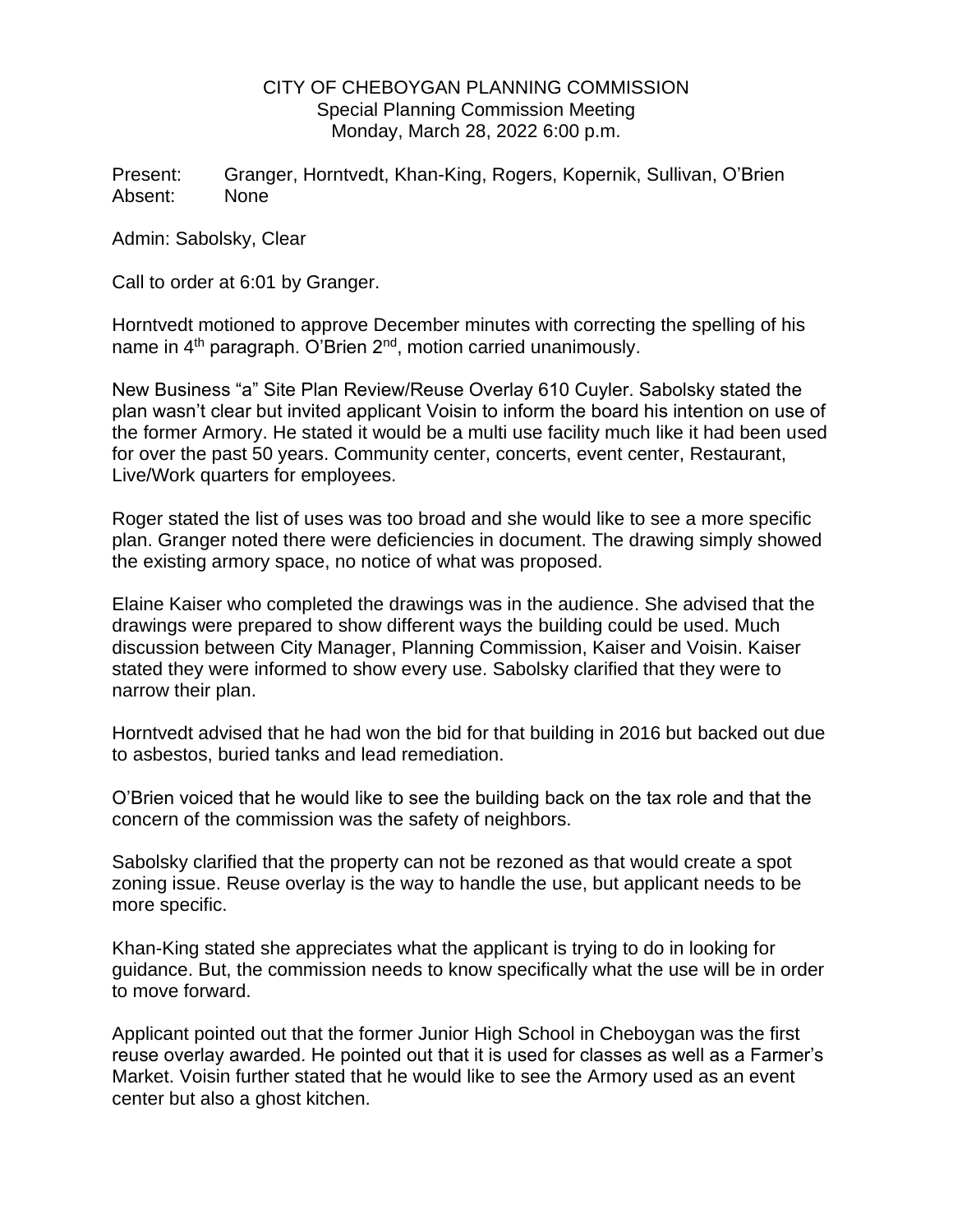Horntvedt stated there are countless possibilities for the space and alluded to a building in Ann Arbor MI that houses several businesses.

Granger questioned what a "live/work unit" is. Applicant explained it would be employee housing as there is a shortage of housing in Cheboygan. Commission questioned whether there was housing at the Armory in the past. Horntvedt stated that the military would set up cots for 2-week training sessions. No permanent housing. O'Brien commented that housing brings a new light to the application.

Horntvedt shared a letter he had received from 419 Taylor Street resident Mark Bronson. The letter stated he felt the application needed to be more specific to move forward.

Granger again reiterated the need for more specifics and wondered why the sewer lines were removed from the drawing. Kaiser said they were on most current drawing that commission members did not have. Discussion on sewer pipes, applicant realizes he may have to put some new ones in.

Discussion on environmental study, applicant has study. Underground tanks have been removed.

Sabolsky questioned whether the applicant was going to run the venture himself or lease. The applicant stated that was "to be determined".

Commission feels this application has come forward backward as the public hearing is slated for March 29 at the City Council meeting. Sabolsky agrees that in the future there should be the Public Hearing, then Planning Commission then Council.

Horntvedt made a motion to postpone to date specific on April 18, 2022 to allow commission members to hear public comment at Council meeting and allow applicant to submit more details regarding the use of the property. Rogers supported. Much discussion. Roll call vote:

| Sullivan      | Yes | O'Brien  | No.  | Horntvedt | Yes |
|---------------|-----|----------|------|-----------|-----|
| Granger       | Yes | Kopernik | - No | Rogers    | Yes |
| Khan-King Yes |     |          |      |           |     |

Motion carried; site plan will be revisited by Commission in April.

Site plan Review "b" 629 N. Main/Ryba Marine. Sabolsky indicated that this is phase 1 of several upcoming projects. The proposed building will allow applicant to fabricate their own metal which will create local jobs.

Discussion regarding water runoff and gravel ground. Horntvedt indicated the lack of any buffer to make the building more aesthetic to traffic.

O'Brien made a motion to recommend Council approve the site plan pending stormwater runoff report and a request applicant put in a landscape buffer like evergreen plantings to soften the corners of the building. Kopernik seconded. Motion carried unanimously.